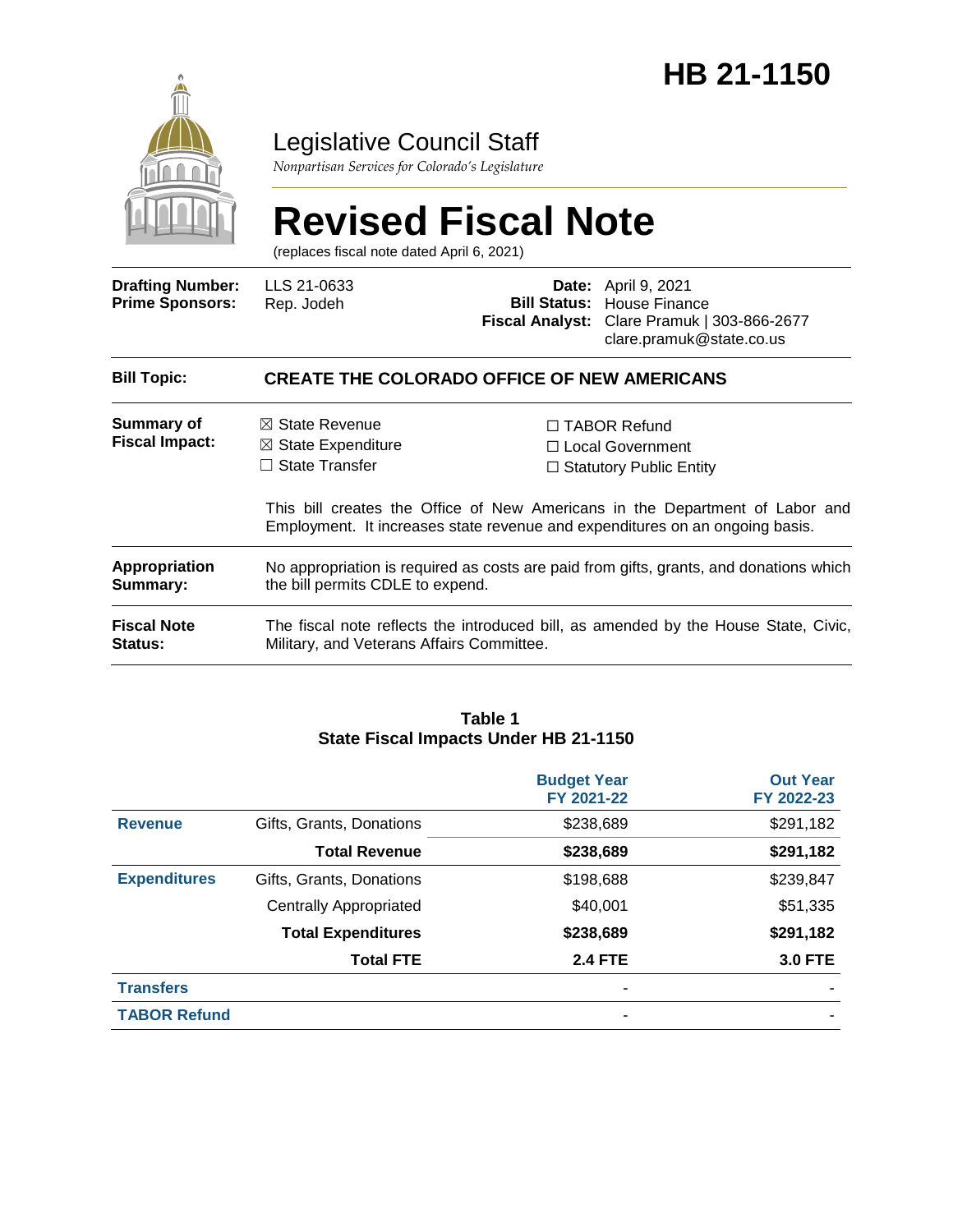Page 2

## **Summary of Legislation**

This bill creates the Office of New Americans (ONA), initially in the Department of Labor and Employment (CDLE). Among the duties specified in the bill, the ONA is required to:

- convene stakeholders and state agencies to develop a recommendation to the Governor's Office about where the Colorado Refugee Services Program should be located;
- provide a draft recommendation on the program's location to the Governor by January 1, 2022, and a final recommendation within a year of the bill's effective date;
- coordinate with the Colorado Refugee Services Program to align it with the goals of the ONA; and
- implement a statewide strategy to facilitate economic stability and promote successful economic, social, linguistic, and cultural integration by investing in the success of immigrants in Colorado.

The director of the ONA has regular access to the Governor's Office and has the power to convene other state agencies. The ONA will report to the General Assembly on or before November 1, 2022, and annually thereafter, on the operations of the ONA during the prior fiscal year. The ONA may seek, accept, and expend gifts, grant, or donations from private or public sources. The bill includes activities that the ONA may undertake and promote if funding is available.

The CDLE will report on the ONA in its SMART Act hearing and a change in the location of the Colorado Refugee Services Program may be considered at that time.

#### **Background**

**Colorado Refugee Services Program**. The Colorado Refugee Services Program is located in the Office of Economic Security in the Department of Human Services (DHS) and funded under the federal Immigration and Nationality Act. The program provides cash and medical assistance, refugee social services, and support in resettlement. Between 1980 and 2000, nearly 63,000 individuals eligible for refugee services moved to Colorado.

**New Americans Initiative.** In November 2019, Governor Polis announced the addition of a position of New American advisor, co-housed at CDLE and the Governor's Office. Working with executive agencies and stakeholders, the New Americans Initiative has identified priority projects in the categories of economic development, access, education and outreach, and sustainability. The initiative is supported by a grant through the Governor's Office.

#### **State Revenue**

This bill will increase revenue from gifts, grants, and donations, which are assumed to be at least \$238,689 in FY 2021-22 and \$291,182 in FY 2022-23. The Governor's Office has been receiving a grant from the Silicon Valley Foundation in the amount of \$145,000 per year, which is expected to be renewed for at least one more year. This grant will fund the ONA Director, who will seek other funding sources to cover additional staffing. This revenue is not subject to TABOR.